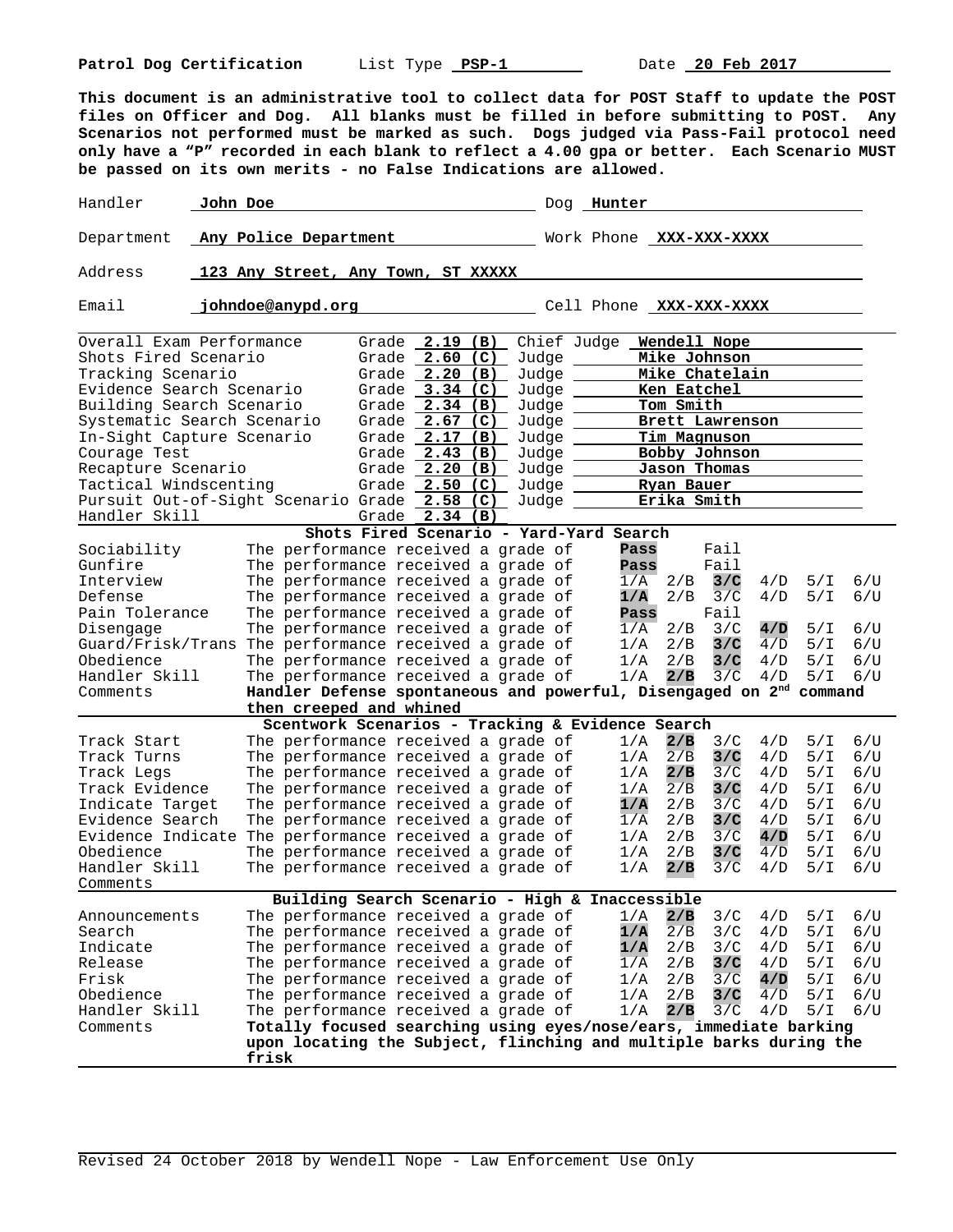|                 | Open Area Systematic Search Scenario - Clear-As-You-Go                      |                                           |                  |                         |                  |         |
|-----------------|-----------------------------------------------------------------------------|-------------------------------------------|------------------|-------------------------|------------------|---------|
| Searching       | The performance received a grade of                                         |                                           | 1/A              | 2/B<br>3/C              | 5/1<br>4/D       | 6/U     |
| Detaining       | The performance received a grade of                                         |                                           | 1/A              | 2/B<br>3/C              | 5/1<br>4/D       | 6/U     |
| Indicating      | The performance received a grade of                                         |                                           | 1/A              | 2/B<br>3/C              | 5/1<br>4/D       | 6/U     |
| Release         | The performance received a grade of                                         |                                           | 1/A              | 2/B<br>3/C              | 4/D<br>5/I       | 6/U     |
| Frisk           | The performance received a grade of                                         |                                           | 1/A              | 2/B<br>3/C              | 5/1<br>4/D       | 6/U     |
| Obedience       | The performance received a grade of                                         |                                           | 1/A              | 2/B<br>3/C              | 5/1<br>4/D       | 6/U     |
| Handler Skill   | The performance received a grade of                                         |                                           | 1/A              | 2/B<br>3/C              | 4/D<br>5/I       | 6/U     |
|                 |                                                                             |                                           |                  |                         |                  |         |
| Comments        | Immediate/continuous barking, creeping/whining on frisk                     |                                           |                  |                         |                  |         |
|                 | Open Area Capture Scenario - In-Sight & Surrendering                        |                                           |                  |                         |                  |         |
| Announcement    | The performance received a grade of                                         |                                           | 1/A              | 2/B<br>3/C              | 4/D<br>5/1       | 6/U     |
| Pursuit         | The performance received a grade of                                         |                                           | 1/A              | 2/B<br>3/C              | 4/D<br>5/I       | 6/U     |
| Capture         | Detained--Downed--Recalled--Richey                                          |                                           | 1/A              | 2/B<br>3/C              | 5/1<br>4/D       | 6/U     |
| Frisk           | The performance received a grade of                                         |                                           | 1/A              | 2/B<br>3/C              | 5/1<br>4/D       | 6/U     |
| Transport       | The performance received a grade of                                         |                                           | 1/A              | 2/B<br>3/C              | 4/D<br>5/I       | 6/U     |
| Obedience       | The performance received a grade of                                         |                                           | 1/A              | 2/B<br>3/C              | 5/1<br>4/D       | 6/U     |
| Handler Skill   | The performance received a grade of                                         |                                           | 1/A              | 3/C<br>2/B              | 5/1<br>4/D       | 6/U     |
| Comments        | All-out effort on Pursuit                                                   |                                           |                  |                         |                  |         |
|                 |                                                                             | Recapture Scenario - Fleeing Escapee      |                  |                         |                  |         |
| Transport       | The performance received a grade of                                         |                                           | 1/A              | 3/C<br>2/B              | 4/D<br>5/1       | 6/U     |
| Recapture       | The performance received a grade of                                         |                                           | 1/A              | 2/B<br>3/C              | 5/1<br>4/D       | 6/U     |
| Pain Compliance | The performance received a grade of                                         |                                           | 1/A              | 2/B<br>3/C              | 4/D<br>5/1       | 6/U     |
| Release         | The performance received a grade of                                         |                                           | 1/A              | 2/B<br>3/C              | 4/D<br>5/I       | 6/U     |
| Obedience       | The performance received a grade of                                         |                                           | 1/A              | 2/B<br>3/C              | 4/D<br>5/1       | 6/U     |
| Handler Skill   | The performance received a grade of                                         |                                           | 1/A              | 2/B<br>3/C              | 5/1<br>4/D       | 6/U     |
| Comments        | Lunging/powerful impact, energetic subdue effort,                           |                                           |                  |                         | full/stable grip |         |
|                 |                                                                             | Courage Test Scenario - Combative Subject |                  |                         |                  |         |
| Announcement    | The performance received a grade of                                         |                                           | 1/A              | 2/B<br>3/C              | 4/D<br>5/I       | 6/U     |
| Pursuit         | The performance received a grade of                                         |                                           | 1/A              | $\overline{2/B}$<br>3/C | 4/D<br>5/I       | 6/U     |
| Engage          | The performance received a grade of                                         |                                           | 1/A              | 2/B<br>3/C              | 4/D<br>5/I       | 6/U     |
| Pain Compliance | The performance received a grade of                                         |                                           | 1/A              | 2/B<br>3/C              | 5/1<br>4/D       | 6/U     |
| Pain Tolerance  | The performance received a grade of                                         |                                           | Pass             | Fail                    |                  |         |
| Release         | The performance received a grade of                                         |                                           | 1/A              | 3/C<br>2/B              | 4/D<br>5/I       | 6/U     |
| Frisk/Transport | The performance received a grade of                                         |                                           | 1/A              | 2/B<br>3/C              | 5/1<br>4/D       | 6/U     |
| Obedience       | The performance received a grade of                                         |                                           | 1/A              | 2/B<br>3/C              | 4/D<br>5/1       | 6/U     |
| Handler Skill   | The performance received a grade of                                         |                                           | 1/A              | 2/B<br>3/C              | 4/D<br>5/I       | 6/U     |
| Comments        | Top speed Pursuit, creeping on Frisk,                                       |                                           |                  | forging on Transport    |                  |         |
|                 | Tactical Windscent Scenario - Strategic Deployment                          |                                           |                  |                         |                  |         |
| Windscent       | The performance received a grade of                                         |                                           | 1/A              | 2/B<br>3/C              | 5/1<br>4/D       | 6/U     |
| Indicate        | The performance received a grade of                                         |                                           | 1/A              | 2/B<br>3/C              | 4/D<br>5/I       | 6/U     |
| Search          | The performance received a grade of                                         |                                           | 1/A              | 2/B<br>3/C              | 5/1<br>4/D       | 6/U     |
| Detain          | The performance received a grade of                                         |                                           | 1/A              | 3/C<br>2/B              | 4/D<br>5/I       | 6/U     |
| Indicate        | The performance received a grade of                                         |                                           | 1/A              | 2/B<br>3/C              | 4/D<br>5/I       | 6/U     |
| Release         | The performance received a grade of                                         |                                           | $1/\overline{A}$ | 3/C<br>2/B              | 5/1<br>4/D       | 6/U     |
| Frisk/Transport | The performance received a grade of                                         |                                           | 1/A              | 2/B<br>3/C              | 4/D<br>5/1       | 6/U     |
| Obedience       | The performance received a grade of                                         |                                           | 1/A              | 2/B<br>3/C              | 5/1<br>4/D       | 6/U     |
| Handler Skill   | The performance received a grade of                                         |                                           | 1/A              | 2/B<br>3/C              | 4/D<br>5/I       | 6/U     |
| Comments        | Sat/sniffed 1st Indication, immediate barking $2^{nd}$ , creep/forge on F/T |                                           |                  |                         |                  |         |
|                 |                                                                             |                                           |                  |                         |                  |         |
|                 | Runaway Out of Sight Scenario - Fleeing & Hiding                            |                                           |                  |                         |                  |         |
| Announcements   | The performance received a grade of                                         |                                           | 1/A              | 3/C<br>2/B              | 4/D<br>5/1       | 6/U     |
| Search          | The performance received a grade of                                         |                                           | 1/A              | 2/B<br>3/C              | 4/D<br>5/1       | 6/U     |
| Detain          | The performance received a grade of                                         |                                           | 1/A              | 2/B<br>3/C              | 4/D<br>5/1       | 6/U     |
| Indicate        | The performance received a grade of                                         |                                           | 1/A              | 2/B<br>3/C              | 4/D<br>5/1       | 6/U     |
| Release         | The performance received a grade of                                         |                                           | 1/A              | 2/B<br>3/C              | 4/D<br>5/I       | 6/U     |
| Frisk/Transport | The performance received a grade of                                         |                                           | 1/A              | 2/B<br>3/C              | 4/D<br>5/1       | 6/U     |
| Obedience       | The performance received a grade of                                         |                                           | 1/A              | 2/B<br>3/C              | 4/D<br>5/1       | 6/U     |
| Handler Skill   | The performance received a grade of                                         |                                           | 1/A              | 2/B<br>3/C              | 5/1<br>4/D       | $6$ / U |
| Comments        | Flinching/whining on Announcements, creeping/forging on Frisk/Trans         |                                           |                  |                         |                  |         |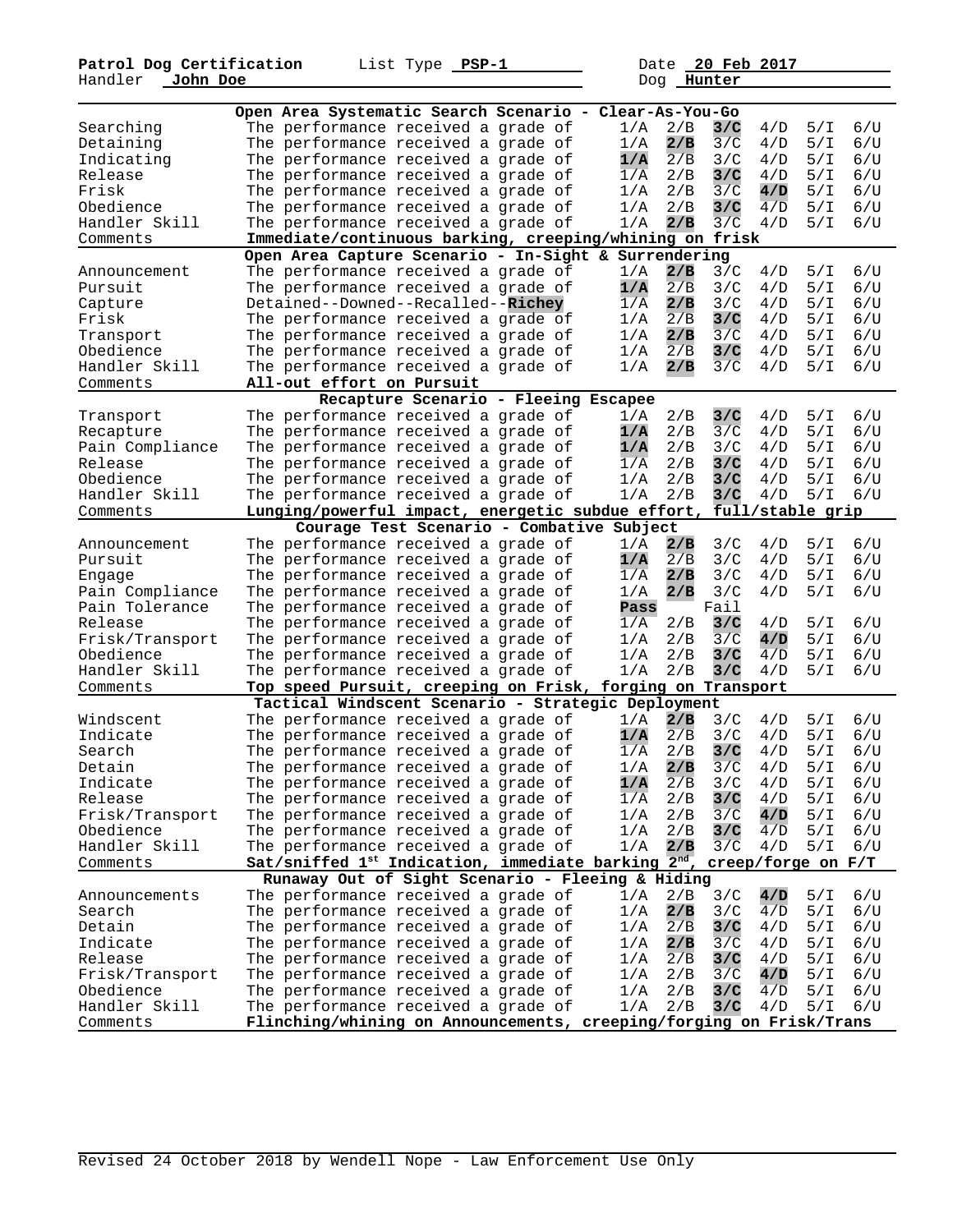**This document is an administrative tool to collect data for POST Staff to update the POST files on Officer and Dog. All blanks must be filled in before submitting to POST. Any Scenarios not performed must be marked as such. Dogs judged via Pass-Fail protocol need only have a "P" recorded in each blank to reflect a 4.00 gpa or better. Each Scenario MUST be passed on its own merits - no False Indications are allowed.** HandlerDog Department Work Phone Address EmailCell Phone Overall Exam Performance Grade Chief Judge \_ Shots Fired Scenario Grade Grade Shots Fired Scenario Grade Judge Tracking Scenario Grade Judge Evidence Search Scenario Grade Judge Building Search Scenario Grade Judge Systematic Search Scenario Grade \_\_\_\_\_\_\_\_\_\_ Judge In-Sight Capture Scenario Grade \_\_\_\_\_\_\_\_\_\_ Judge Courage Test and Grade <u>Courage Test and Sudge</u> Recapture Scenario Grade \_\_\_\_\_\_\_\_\_\_\_ Judge Tactical Windscenting Grade \_\_\_\_\_\_\_\_\_\_\_ Judge Pursuit Out-of-Sight Scenario Grade \_\_\_\_\_\_\_\_\_\_ Judge Handler Skill Grade **Shots Fired Scenario - Yard-Yard Search** Sociability The performance received a grade of Pass Fail<br>Gunfire The performance received a grade of Pass Fail Gunfire The performance received a grade of Pass Fail Interview The performance received a grade of 1/A 2/B 3/C 4/D 5/I 6/U Defense  $\,$  The performance received a grade of  $\,$   $\,$  1/A  $\,$  2/B  $\,$  3/C  $\,$  4/D  $\,$  5/I  $\,$  6/U  $\,$ Pain Tolerance The performance received a grade of Pass Fail Disengage  $\hbox{The performance received a grade of} \qquad 1/A$   $2/B$   $3/C$   $4/D$   $5/I$   $6/U$ Guard/Frisk/Trans The performance received a grade of 1/A 2/B 3/C 4/D 5/I 6/U Obedience  $\hbox{The performance received a grade of} \qquad 1/A$   $2/B$   $3/C$   $4/D$   $5/I$   $6/U$ Handler Skill The performance received a grade of 1/A 2/B 3/C 4/D 5/I 6/U Comments **Scentwork Scenarios - Tracking & Evidence Search** Track Start The performance received a grade of  $1/A$   $2/B$   $3/C$   $4/D$   $5/I$   $6/U$ <br>Track Turns The performance received a grade of  $1/A$   $2/B$   $3/C$   $4/D$   $5/I$   $6/U$ Track Turns The performance received a grade of 1/A 2/B 3/C 4/D 5/I 6/U The performance received a grade of  $1/A$  2/B 3/C  $4/D$  5/I 6/U<br>The performance received a grade of  $1/A$  2/B 3/C  $4/D$  5/I 6/U<br>The performance received a grade of  $1/A$  2/B 3/C  $4/D$  5/I 6/U<br>The performance received a grade of Track Evidence The performance received a grade of Indicate Target The performance received a grade of Evidence Search The performance received a grade of  $1/A$   $2/B$   $3/C$   $4/D$   $5/I$   $6/U$ <br>Evidence Indicate The performance received a grade of  $1/A$   $2/B$   $3/C$   $4/D$   $5/I$   $6/U$ Evidence Indicate The performance received a grade of  $1/A$   $2/B$   $3/C$   $4/D$   $5/I$   $6/U$ <br>Obedience The performance received a grade of  $1/A$   $2/B$   $3/C$   $4/D$   $5/I$   $6/U$ Obedience The performance received a grade of  $1/A$   $2/B$   $3/C$   $4/D$   $5/I$   $6/U$ <br>Handler Skill The performance received a grade of  $1/A$   $2/B$   $3/C$   $4/D$   $5/I$   $6/U$ Handler Skill The performance received a grade of Comments **Building Search Scenario - High & Inaccessible** Announcements The performance received a grade of  $1/A$   $2/B$   $3/C$   $4/D$   $5/I$   $6/U$ <br>Search The performance received a grade of  $1/A$   $2/B$   $3/C$   $4/D$   $5/I$   $6/II$ Search The performance received a grade of 1/A 2/B 3/C 4/D 5/I 6/U Indicate The performance received a grade of  $1/A$   $2/B$   $3/C$   $4/D$   $5/I$   $6/U$ Release  $\hbox{The performance received a grade of} \qquad 1/A$   $2/B$   $3/C$   $4/D$   $5/I$   $6/U$ Frisk The performance received a grade of 1/A 2/B 3/C 4/D 5/I 6/U Obedience  $\hbox{The performance received a grade of} \qquad 1/A$   $2/B$   $3/C$   $4/D$   $5/I$   $6/U$ Handler Skill The performance received a grade of 1/A 2/B 3/C 4/D 5/I 6/U Comments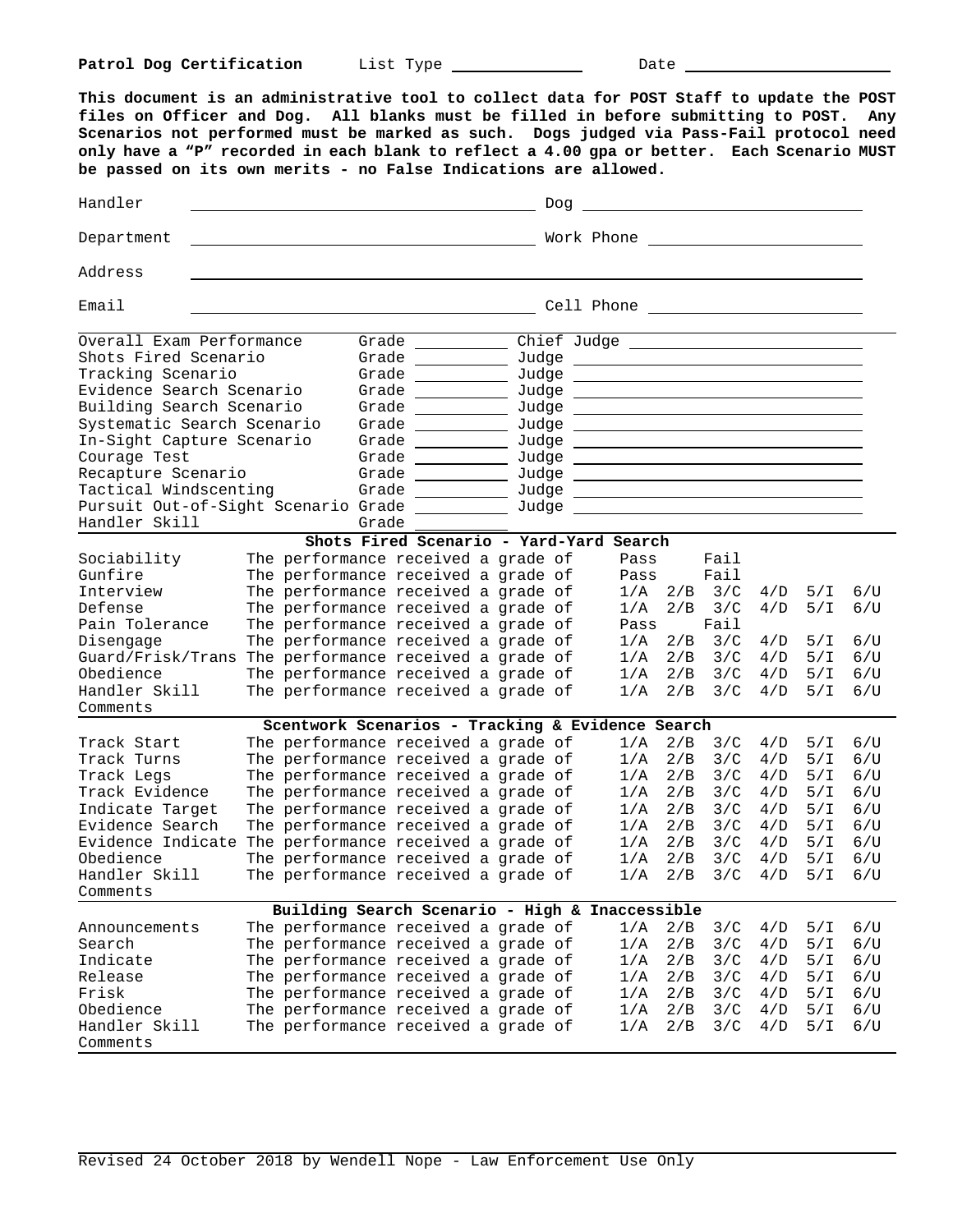|                 | Open Area Systematic Search Scenario - Clear-As-You-Go |                                           |  |      |     |      |       |     |         |
|-----------------|--------------------------------------------------------|-------------------------------------------|--|------|-----|------|-------|-----|---------|
| Searching       | The performance received a grade of                    |                                           |  | 1/A  | 2/B | 3/C  | 4/D   | 5/T | 6/U     |
| Detaining       | The performance received a grade of                    |                                           |  | 1/A  | 2/B | 3/C  | 4/D   | 5/1 | 6/U     |
| Indicating      | The performance received a grade of                    |                                           |  | 1/A  | 2/B | 3/C  | 4/D   | 5/1 | 6/U     |
| Release         | The performance received a grade of                    |                                           |  | 1/A  | 2/B | 3/C  | 4/D   | 5/1 | 6/U     |
| Frisk           | The performance received a grade of                    |                                           |  | 1/A  | 2/B | 3/C  | 4/D   | 5/1 | 6/U     |
| Obedience       | The performance received a grade of                    |                                           |  | 1/A  | 2/B | 3/C  | 4/D   | 5/1 | 6/U     |
| Handler Skill   | The performance received a grade of                    |                                           |  | 1/A  | 2/B | 3/C  | 4/D   | 5/1 | 6/U     |
| Comments        |                                                        |                                           |  |      |     |      |       |     |         |
|                 | Open Area Capture Scenario - In-Sight & Surrendering   |                                           |  |      |     |      |       |     |         |
| Announcement    | The performance received a grade of                    |                                           |  | 1/A  | 2/B | 3/C  | 4/D   | 5/1 | 6/U     |
| Pursuit         | The performance received a grade of                    |                                           |  | 1/A  | 2/B | 3/C  | 4/D   | 5/1 | 6/U     |
| Capture         | Detained--Downed--Recalled--Richey                     |                                           |  | 1/A  | 2/B | 3/C  | 4/D   | 5/1 | 6/U     |
| Frisk           | The performance received a grade of                    |                                           |  | 1/A  | 2/B | 3/C  | 4/D   | 5/1 | 6/U     |
| Transport       | The performance received a grade of                    |                                           |  | 1/A  | 2/B | 3/C  | 4 / D | 5/1 | 6/U     |
| Obedience       | The performance received a grade of                    |                                           |  | 1/A  | 2/B | 3/C  | 4/D   | 5/I | 6/U     |
| Handler Skill   | The performance received a grade of                    |                                           |  | 1/A  | 2/B | 3/C  | 4/D   | 5/1 | 6/U     |
| Comments        |                                                        |                                           |  |      |     |      |       |     |         |
|                 |                                                        | Recapture Scenario - Fleeing Escapee      |  |      |     |      |       |     |         |
| Transport       | The performance received a grade of                    |                                           |  | 1/A  | 2/B | 3/C  | 4/D   | 5/1 | 6/U     |
|                 | The performance received a grade of                    |                                           |  | 1/A  | 2/B | 3/C  | 4/D   | 5/1 | 6/U     |
| Recapture       | The performance received a grade of                    |                                           |  | 1/A  | 2/B | 3/C  | 4/D   | 5/1 | 6/U     |
| Pain Compliance |                                                        |                                           |  |      |     |      |       |     | 6/U     |
| Release         | The performance received a grade of                    |                                           |  | 1/A  | 2/B | 3/C  | 4/D   | 5/I |         |
| Obedience       | The performance received a grade of                    |                                           |  | 1/A  | 2/B | 3/C  | 4/D   | 5/T | 6/U     |
| Handler Skill   | The performance received a grade of                    |                                           |  | 1/A  | 2/B | 3/C  | 4/D   | 5/1 | 6/U     |
| Comments        |                                                        |                                           |  |      |     |      |       |     |         |
|                 |                                                        | Courage Test Scenario - Combative Subject |  |      |     |      |       |     |         |
| Announcement    | The performance received a grade of                    |                                           |  | 1/A  | 2/B | 3/C  | 4/D   | 5/1 | 6/U     |
| Pursuit         | The performance received a grade of                    |                                           |  | 1/A  | 2/B | 3/C  | 4 / D | 5/1 | 6/U     |
| Engage          | The performance received a grade of                    |                                           |  | 1/A  | 2/B | 3/C  | 4/D   | 5/I | $6$ / U |
| Pain Compliance | The performance received a grade of                    |                                           |  | 1/A  | 2/B | 3/C  | 4/D   | 5/I | 6/U     |
| Pain Tolerance  | The performance received a grade of                    |                                           |  | Pass |     | Fail |       |     |         |
| Release         | The performance received a grade of                    |                                           |  | 1/A  | 2/B | 3/C  | 4/D   | 5/I | $6$ / U |
| Frisk/Transport | The performance received a grade of                    |                                           |  | 1/A  | 2/B | 3/C  | 4/D   | 5/1 | 6/U     |
| Obedience       | The performance received a grade of                    |                                           |  | 1/A  | 2/B | 3/C  | 4/D   | 5/1 | 6/U     |
| Handler Skill   | The performance received a grade of                    |                                           |  | 1/A  | 2/B | 3/C  | 4/D   | 5/I | 6/U     |
| Comments        |                                                        |                                           |  |      |     |      |       |     |         |
|                 | Tactical Windscent Scenario - Strategic Deployment     |                                           |  |      |     |      |       |     |         |
| Windscent       | The performance received a grade of                    |                                           |  | 1/A  | 2/B | 3/C  | 4/D   | 5/1 | 6/U     |
| Indicate        | The performance received a grade of                    |                                           |  | 1/A  | 2/B | 3/C  | 4/D   | 5/1 | $6$ / U |
| Search          | The performance received a grade of                    |                                           |  | 1/A  | 2/B | 3/C  | 4/D   | 5/1 | 6/U     |
| Detain          | The performance received a grade of                    |                                           |  | 1/A  | 2/B | 3/C  | 4/D   | 5/T | 6/U     |
| Indicate        | The performance received a grade of                    |                                           |  | 1/A  | 2/B | 3/C  | 4/D   | 5/1 | 6/U     |
| Release         | The performance received a grade of                    |                                           |  | 1/A  | 2/B | 3/C  | 4/D   | 5/1 | 6/U     |
| Frisk/Transport | The performance received a grade of                    |                                           |  | 1/A  | 2/B | 3/C  | 4/D   | 5/1 | 6/U     |
| Obedience       | The performance received a grade of                    |                                           |  | 1/A  | 2/B | 3/C  | 4/D   | 5/1 | 6/U     |
| Handler Skill   | The performance received a grade of                    |                                           |  | 1/A  | 2/B | 3/C  | 4/D   | 5/1 | 6/U     |
| Comments        |                                                        |                                           |  |      |     |      |       |     |         |
|                 | Runaway Out of Sight Scenario - Fleeing & Hiding       |                                           |  |      |     |      |       |     |         |
| Announcements   | The performance received a grade of                    |                                           |  | 1/A  | 2/B | 3/C  | 4/D   | 5/1 | 6/U     |
| Search          | The performance received a grade of                    |                                           |  | 1/A  | 2/B | 3/C  | 4/D   | 5/1 | 6/U     |
| Detain          | The performance received a grade of                    |                                           |  | 1/A  | 2/B | 3/C  | 4/D   | 5/1 | 6/U     |
| Indicate        | The performance received a grade of                    |                                           |  | 1/A  | 2/B | 3/C  | 4/D   | 5/1 | 6/U     |
| Release         | The performance received a grade of                    |                                           |  | 1/A  | 2/B | 3/C  | 4/D   | 5/1 | 6/U     |
| Frisk/Transport | The performance received a grade of                    |                                           |  | 1/A  | 2/B | 3/C  | 4/D   | 5/1 | 6/U     |
| Obedience       | The performance received a grade of                    |                                           |  | 1/A  | 2/B | 3/C  | 4/D   | 5/1 | 6/U     |
| Handler Skill   | The performance received a grade of                    |                                           |  | 1/A  | 2/B | 3/C  | 4/D   | 5/1 | 6/U     |
| Comments        |                                                        |                                           |  |      |     |      |       |     |         |
|                 |                                                        |                                           |  |      |     |      |       |     |         |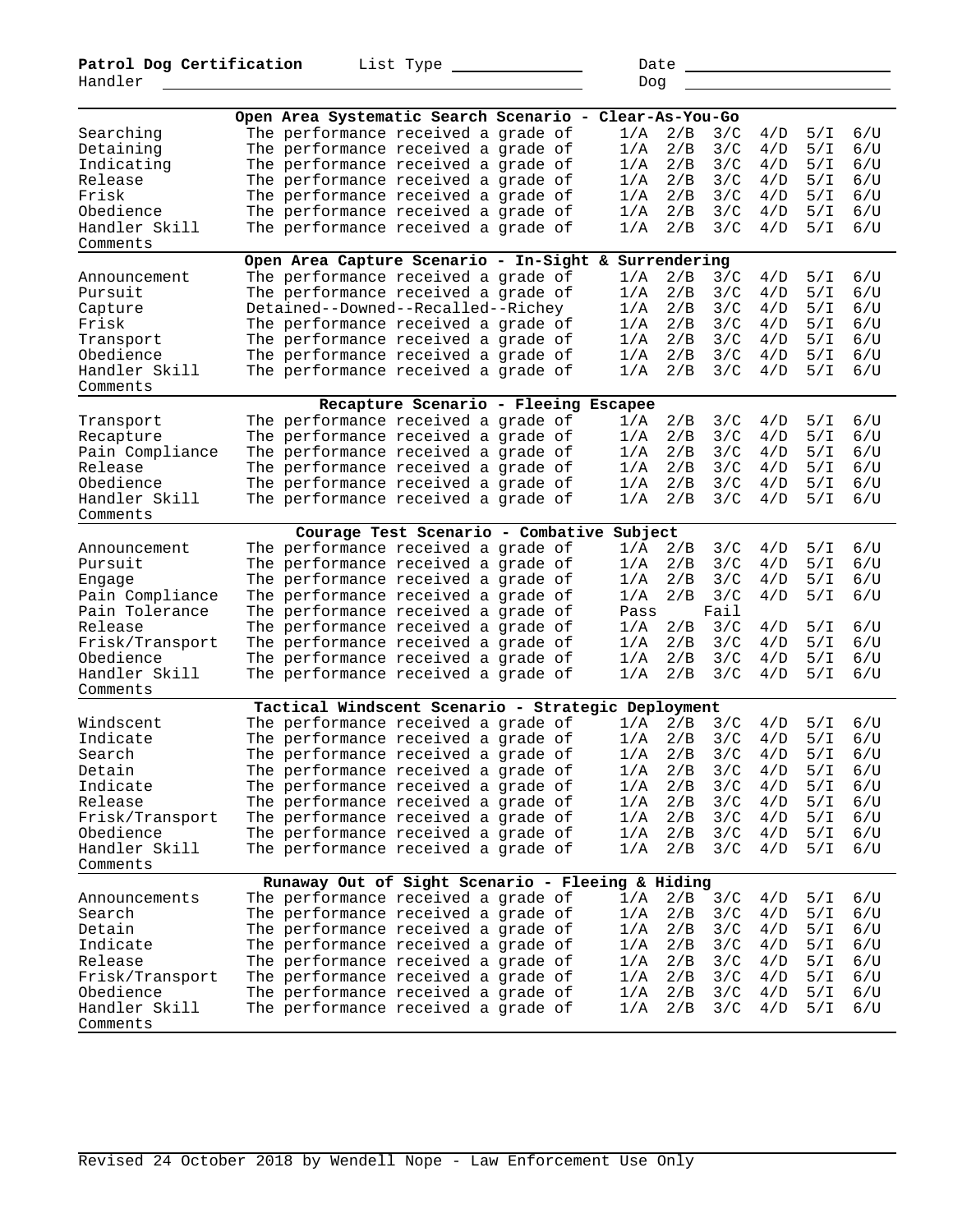**This document is an administrative tool to collect data for POST Staff to update the POST files on Officer and Dog. All blanks must be filled in before submitting to POST. Any Scenarios not performed must be marked as such. Dogs judged via Pass-Fail protocol need only have a "P" recorded in each blank to reflect a 4.00 gpa or better. Each Scenario MUST be passed on its own merits - no False Indications are allowed.**

Handler **Jake Doe Dog Jaeger Dog Jaeger** Department **Any Police Department Work Phone XXX-XXX-XXXX** Address **123 Any Street, Any Town, ST XXXXX**  Email **jakedoe@anypd.org Cell Phone XXX-XXXX** Overall Exam Performance Grade 2.19 (B) Chief Judge Wendell Nope<br>Shots Fired Scenario Grade 2.60 (C) Judge Mike Johnson Shots Fired Scenario Grade **2.60 (C)** Judge **Mike Johnson**  Tracking Scenario Grade **2.20 (B)** Judge **Mike Chatelain**  Grade 3.34 (C) Judge Ken Eatchel Building Search Scenario Grade 2.34 (B) Judge 10 Tom Smith Systematic Search Scenario Grade 2.67 (C) Judge **Brett Lawrenson** In-Sight Capture Scenario Grade **2.17 (B)** Judge **Tim Magnuson**  Courage Test **Grade Grade 2.43 (B)** Judge **Bobby Johnson**<br>Recapture Scenario **Grade 2.20 (B)** Judge **Jason Thomas** Recapture Scenario Grade **2.20 (B)** Judge **Jason Thomas**  Grade 2.50 (C) Judge <u>Ryan Bauer Ryan Bauer</u><br>Grade 2.58 (C) Judge **Rika Smith** Pursuit Out-of-Sight Scenario Grade 2.58 (C) Judge \_\_\_\_\_\_ Erika Smith Handler Skill Grade **2.34 (B) Shots Fired Scenario - Yard-Yard Search** Sociability The performance received a grade of **Pass** Fail Gunfire The performance received a grade of **Pass** Fail Fasil Interview The performance received a grade of  $1/A$  2/B 3/C Interview The performance received a grade of 1/A 2/B **3/C** 4/D 5/I 6/U Defense The performance received a grade of<br>**Pain Tolerance** The performance received a grade of The performance received a grade of **Pass** Fail<br>The performance received a grade of 1/A 2/B 3/C Disengage The performance received a grade of 1/A 2/B 3/C **4/D** 5/I 6/U Guard/Frisk/Trans The performance received a grade of  $1/A$  2/B **3/C**  $4/D$  5/I 6/U<br>Obedience The performance received a grade of  $1/A$  2/B **3/C**  $4/D$  5/I 6/U The performance received a grade of  $1/A$   $2/B$   $3/C$   $4/D$   $5/I$   $6/U$ <br>The performance received a grade of  $1/A$   $2/B$   $3/C$   $4/D$   $5/I$   $6/U$ Handler Skill The performance received a grade of Comments **Handler Defense spontaneous and powerful, Disengaged on 2nd command then creeped and whined Scentwork Scenarios - Tracking & Evidence Search**<br>he performance received a grade of 1/A 2/B 3/C Track Start The performance received a grade of 1/A **2/B** 3/C 4/D 5/I 6/U Track Turns The performance received a grade of  $1/A$   $2/B$   $3/C$   $4/D$   $5/I$   $6/U$ <br>Track Legs The performance received a grade of  $1/A$   $2/B$   $3/C$   $4/D$   $5/I$   $6/U$ Track Legs The performance received a grade of  $1/A$  2/B  $\frac{3}{C}$  4/D 5/I 6/U<br>Track Evidence The performance received a grade of  $1/A$  2/B 3/C 4/D 5/I 6/U The performance received a grade of  $1/A$ <br>The performance received a grade of  $1/A$ Indicate Target The performance received a grade of **1/A** 2/B 3/C 4/D 5/I 6/U The performance received a grade of  $\frac{1}{A}$  2/B  $\frac{3}{C}$  4/D 5/I The performance received a grade of  $1/A$  2/B  $\frac{3}{C}$  4/D 5/I Evidence Indicate The performance received a grade of 1/A 2/B 3/C **4/D** 5/I 6/U Obedience The performance received a grade of 1/A 2/B **3/C** 4/D 5/I 6/U The performance received a grade of Comments **Building Search Scenario - High & Inaccessible** Announcements The performance received a grade of 1/A **2/B** 3/C 4/D 5/I 6/U Search The performance received a grade of  $1/A$   $\overline{2/B}$   $3/C$   $4/D$   $5/I$   $6/U$ <br>Indicate The performance received a grade of  $1/A$   $2/B$   $3/C$   $4/D$   $5/I$   $6/U$ The performance received a grade of  $\frac{1}{A}$   $\frac{2}{B}$   $\frac{3}{C}$   $\frac{4}{D}$   $\frac{5}{I}$   $\frac{6}{U}$ <br>The performance received a grade of  $\frac{1}{A}$   $\frac{2}{B}$   $\frac{3}{C}$   $\frac{4}{D}$   $\frac{5}{I}$   $\frac{6}{U}$ Release The performance received a grade of  $\overline{1/A}$  2/B Frisk The performance received a grade of 1/A 2/B 3/C **4/D** 5/I 6/U<br>Obedience The performance received a grade of 1/A 2/B <mark>3/C</mark> 4/D 5/I 6/U Obedience The performance received a grade of 1/A 2/B **3/C** 4/D 5/I 6/U Handler Skill The performance received a grade of  $1/A$  2/B  $3/C$ <br>Comments **Totally focused searching using eyes/nose/ears, immed** Totally focused searching using eyes/nose/ears, immediate barking  **upon locating the Subject, flinching and multiple barks during the frisk**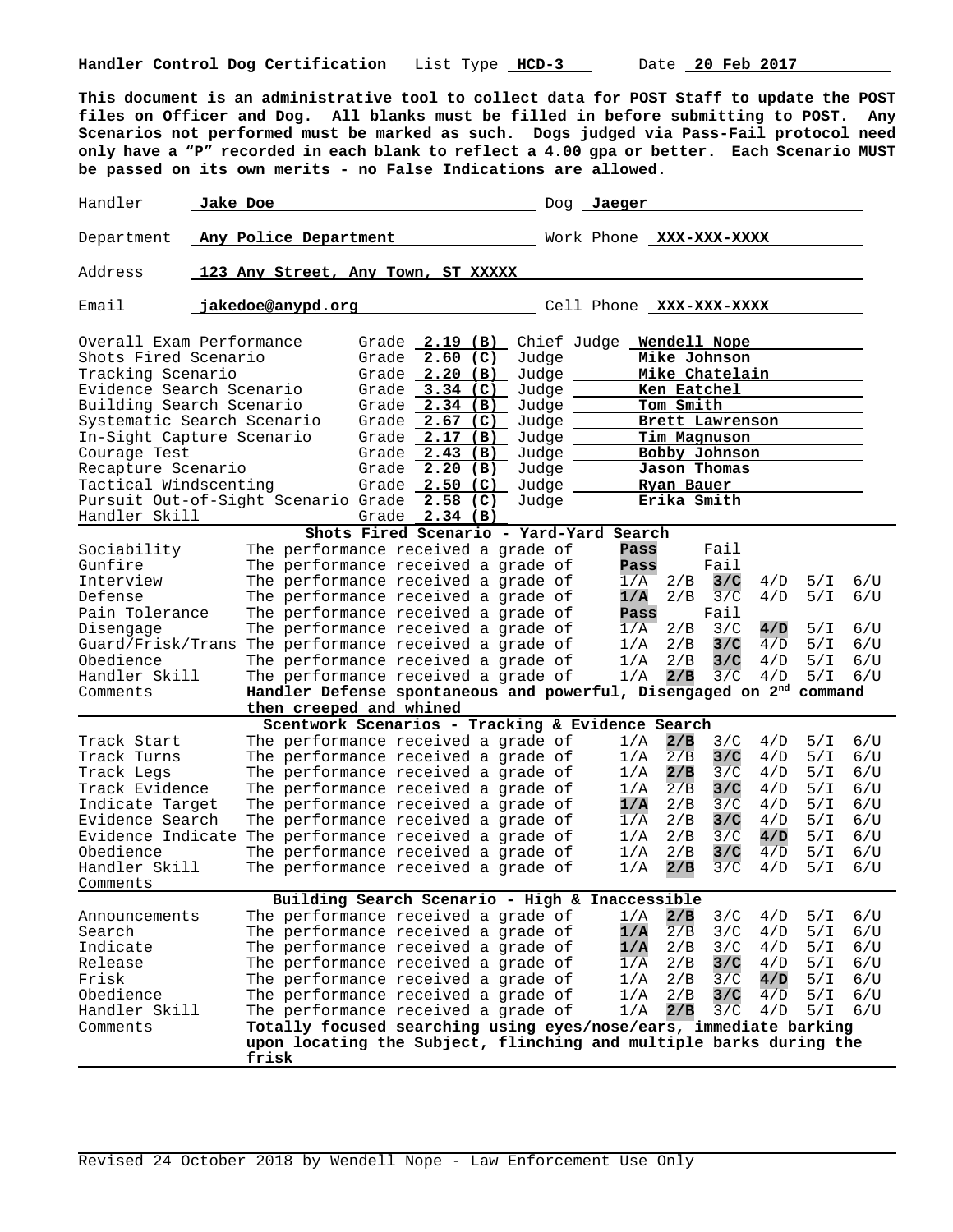**Handler Control Dog Certification** List Type **HCD-3** Date **20 Feb 2017**  Handler **Jake Doe** Dog **Jaeger** 

| Open Area Systematic Search Scenario - Clear-As-You-Go |                                                                             |  |                         |                              |  |  |  |  |
|--------------------------------------------------------|-----------------------------------------------------------------------------|--|-------------------------|------------------------------|--|--|--|--|
| Searching                                              | The performance received a grade of                                         |  | 2/B<br>1/A              | 3/C<br>5/1<br>6/U<br>4/D     |  |  |  |  |
| Capture                                                | The performance received a grade of                                         |  | 2/B<br>1/A              | 3/C<br>5/1<br>6/U<br>4/D     |  |  |  |  |
| Indicating                                             | The performance received a grade of                                         |  | 1/A<br>2/B              | 5/1<br>6/U<br>3/C<br>4/D     |  |  |  |  |
|                                                        |                                                                             |  |                         | 6/U                          |  |  |  |  |
| Release                                                | The performance received a grade of                                         |  | 1/A<br>2/B              | 3/C<br>4/D<br>5/I            |  |  |  |  |
| Frisk                                                  | The performance received a grade of                                         |  | 2/B<br>1/A              | 3/C<br>6/U<br>4/D<br>5/T     |  |  |  |  |
| Obedience                                              | The performance received a grade of                                         |  | 2/B<br>1/A              | 3/C<br>5/1<br>6/U<br>4/D     |  |  |  |  |
| Handler Skill                                          | The performance received a grade of                                         |  | 1/A<br>2/B              | 3/C<br>4/D<br>5/I<br>6/U     |  |  |  |  |
| Comments                                               | Immediate/continuous barking, creeping/whining on frisk                     |  |                         |                              |  |  |  |  |
|                                                        | Open Area Capture Scenario - In-Sight & Surrendering                        |  |                         |                              |  |  |  |  |
| Announcement                                           | The performance received a grade of                                         |  | 2/B<br>1/A              | 3/C<br>5/1<br>6/U<br>4/D     |  |  |  |  |
| Pursuit                                                | The performance received a grade of                                         |  | 1/A<br>2/B              | 6/U<br>3/C<br>4/D<br>5/I     |  |  |  |  |
| Capture                                                | Downed--Recalled--Richey                                                    |  | 2/B<br>1/A              | 3/C<br>5/1<br>6/U<br>4/D     |  |  |  |  |
| Frisk                                                  | The performance received a grade of                                         |  | 2/B<br>1/A              | 5/1<br>6/U<br>3/C<br>4/D     |  |  |  |  |
| Transport                                              | The performance received a grade of                                         |  | 1/A<br>2/B              | 3/C<br>4/D<br>5/I<br>6/U     |  |  |  |  |
| Obedience                                              | The performance received a grade of                                         |  | 2/B<br>1/A              | 3/C<br>5/1<br>6/U<br>4/D     |  |  |  |  |
| Handler Skill                                          | The performance received a grade of                                         |  | 1/A<br>2/B              | 3/C<br>5/1<br>6/U<br>4/D     |  |  |  |  |
| Comments                                               | All-out effort on Pursuit                                                   |  |                         |                              |  |  |  |  |
|                                                        | Recapture Scenario - Fleeing Escapee                                        |  |                         |                              |  |  |  |  |
| Transport                                              | The performance received a grade of                                         |  | 2/B<br>1/A              | 3/C<br>6/U<br>4/D<br>5/1     |  |  |  |  |
| Recapture                                              | The performance received a grade of                                         |  | 1/A<br>2/B              | 3/C<br>5/1<br>6/U<br>4/D     |  |  |  |  |
| Pain Compliance                                        | The performance received a grade of                                         |  | 2/B<br>1/A              | 6/U<br>3/C<br>4/D<br>5/1     |  |  |  |  |
| Release                                                | The performance received a grade of                                         |  | 2/B<br>1/A              | 6/U<br>3/C<br>4/D<br>5/I     |  |  |  |  |
| Obedience                                              | The performance received a grade of                                         |  | 2/B<br>1/A              | 6/U<br>3/C<br>4/D<br>5/1     |  |  |  |  |
| Handler Skill                                          | The performance received a grade of                                         |  | 2/B<br>1/A              | 6/U<br>3/C<br>4/D<br>5/I     |  |  |  |  |
| Comments                                               | Lunging/powerful impact, energetic subdue effort,                           |  |                         | full/stable grip             |  |  |  |  |
|                                                        | Courage Test Scenario - Combative Subject                                   |  |                         |                              |  |  |  |  |
| Announcement                                           | The performance received a grade of                                         |  | 1/A<br>2/B              | 6/U<br>3/C<br>4/D<br>5/I     |  |  |  |  |
| Pursuit                                                | The performance received a grade of                                         |  | $\overline{2/B}$<br>1/A | 6/U<br>3/C<br>4/D<br>5/I     |  |  |  |  |
| Engage                                                 | The performance received a grade of                                         |  | 2/B<br>1/A              | 3/C<br>6/U<br>4/D<br>5/I     |  |  |  |  |
| Pain Compliance                                        | The performance received a grade of                                         |  | 1/A<br>2/B              | 3/C<br>5/1<br>6/U<br>4/D     |  |  |  |  |
| Pain Tolerance                                         | The performance received a grade of                                         |  | Pass                    | Fail                         |  |  |  |  |
| Release                                                | The performance received a grade of                                         |  | 1/A<br>2/B              | 3/C<br>6/U<br>4/D<br>5/I     |  |  |  |  |
| Frisk/Transport                                        | The performance received a grade of                                         |  | 2/B<br>1/A              | 3/C<br>5/1<br>6/U<br>4/D     |  |  |  |  |
| Obedience                                              | The performance received a grade of                                         |  | 2/B<br>1/A              | 3/C<br>4/D<br>5/1<br>6/U     |  |  |  |  |
| Handler Skill                                          | The performance received a grade of                                         |  | 2/B<br>1/A              | 4/D<br>3/C<br>5/I<br>$6$ / U |  |  |  |  |
| Comments                                               | Top speed Pursuit, creeping on Frisk,                                       |  | forging on Transport    |                              |  |  |  |  |
|                                                        | Tactical Windscent Scenario - Strategic Deployment                          |  |                         |                              |  |  |  |  |
| Windscent                                              | The performance received a grade of                                         |  | 1/A<br>2/B              | 6/U<br>3/C<br>5/1<br>4/D     |  |  |  |  |
| Indicate                                               | The performance received a grade of                                         |  | 1/A<br>2/B              | 6/U<br>3/C<br>4/D<br>5/I     |  |  |  |  |
| Search                                                 | The performance received a grade of                                         |  | 2/B<br>1/A              | 3/C<br>5/1<br>6/U<br>4/D     |  |  |  |  |
| Capture                                                | The performance received a grade of                                         |  | 1/A<br>2/B              | 3/C<br>6/U<br>4/D<br>5/I     |  |  |  |  |
| Indicate                                               | The performance received a grade of                                         |  | 2/B<br>1/A              | 3/C<br>4/D<br>5/I<br>6/U     |  |  |  |  |
| Release                                                | The performance received a grade of                                         |  | 2/B<br>1/A              | 3/C<br>5/1<br>6/U<br>4/D     |  |  |  |  |
| Frisk/Transport                                        | The performance received a grade of                                         |  | 1/A<br>2/B              | 3/C<br>4/D<br>5/1<br>6/U     |  |  |  |  |
| Obedience                                              | The performance received a grade of                                         |  | 2/B<br>1/A              | 3/C<br>4/D<br>5/1<br>6/U     |  |  |  |  |
| Handler Skill                                          | The performance received a grade of                                         |  | 2/B<br>1/A              | 3/C<br>4/D<br>5/I<br>6/U     |  |  |  |  |
| Comments                                               | Sat/sniffed 1st Indication, immediate barking $2^{nd}$ , creep/forge on F/T |  |                         |                              |  |  |  |  |
| Runaway Out of Sight Scenario - Fleeing & Hiding       |                                                                             |  |                         |                              |  |  |  |  |
| Announcements                                          | The performance received a grade of                                         |  | 1/A<br>2/B              | 3/C<br>4/D<br>5/1<br>6/U     |  |  |  |  |
| Search                                                 | The performance received a grade of                                         |  | 2/B<br>1/A              | 3/C<br>4/D<br>5/1<br>6/U     |  |  |  |  |
| Capture                                                | The performance received a grade of                                         |  | 1/A<br>2/B              | 3/C<br>4/D<br>5/1<br>6/U     |  |  |  |  |
| Indicate                                               | The performance received a grade of                                         |  | 1/A<br>2/B              | 4/D<br>5/1<br>6/U<br>3/C     |  |  |  |  |
| Release                                                | The performance received a grade of                                         |  | 1/A<br>2/B              | 3/C<br>4/D<br>5/I<br>6/U     |  |  |  |  |
| Frisk/Transport                                        | The performance received a grade of                                         |  | 2/B<br>1/A              | 3/C<br>4/D<br>5/1<br>6/U     |  |  |  |  |
| Obedience                                              | The performance received a grade of                                         |  | 2/B<br>1/A              | 3/C<br>4/D<br>5/1<br>6/U     |  |  |  |  |
| Handler Skill                                          | The performance received a grade of                                         |  | 2/B<br>1/A              | 5/1<br>3/C<br>4/D<br>6/U     |  |  |  |  |
| Comments                                               | Flinching/whining on Announcements, creeping/forging on Frisk/Trans         |  |                         |                              |  |  |  |  |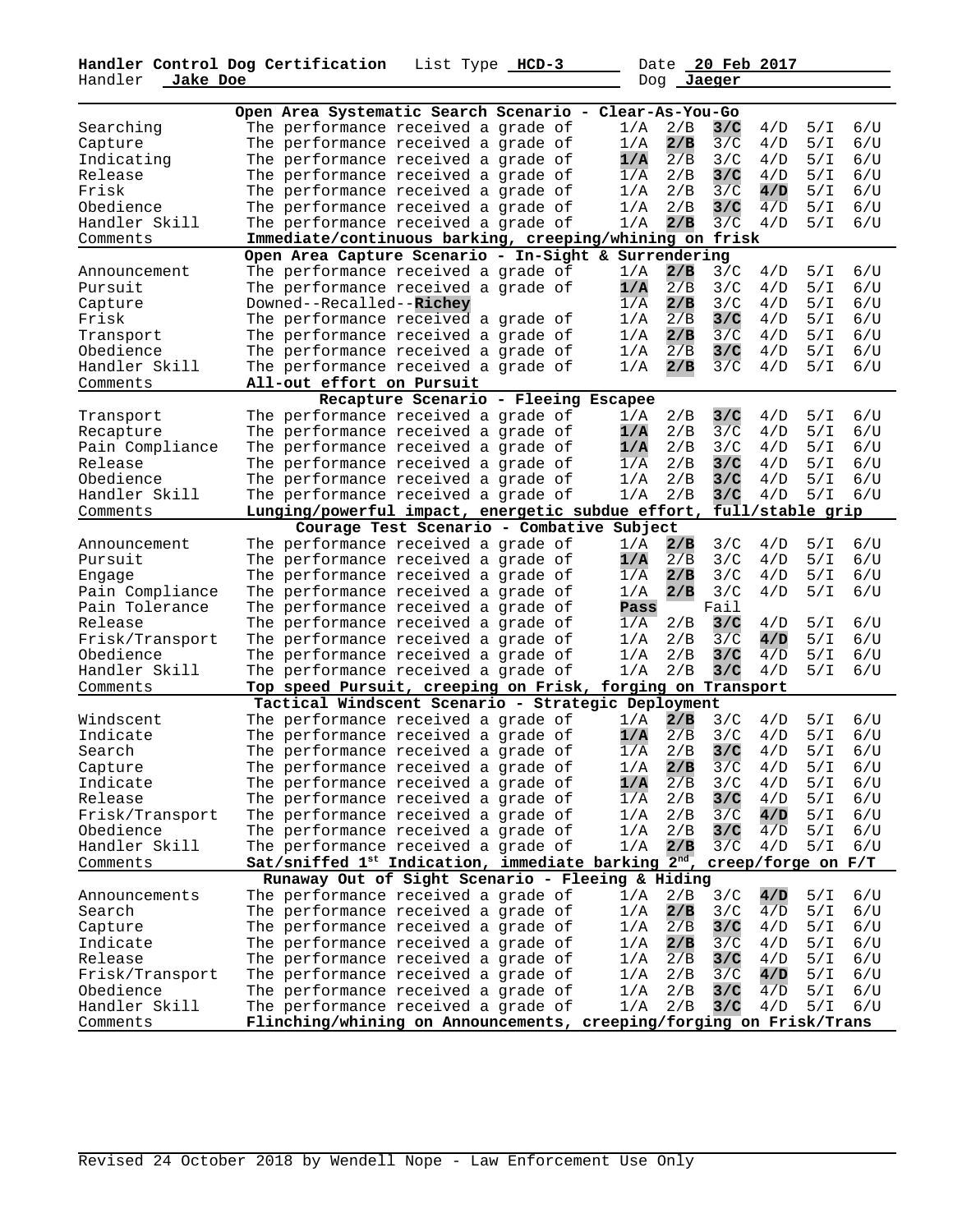**This document is an administrative tool to collect data for POST Staff to update the POST files on Officer and Dog. All blanks must be filled in before submitting to POST. Any Scenarios not performed must be marked as such. Dogs judged via Pass-Fail protocol need only have a "P" recorded in each blank to reflect a 4.00 gpa or better. Each Scenario MUST be passed on its own merits - no False Indications are allowed.** HandlerDog Department Work Phone Address Email **Cell Phone Cell Phone Cell Phone Cell Phone Cell Phone Cell Phone Cell Phone Cell Phone Cell Phone Cell Phone Cell Phone Cell Phone Cell Phone Cell Phone Cell Phone Cell Phone Cell Ph** Overall Exam Performance Grade Chief Judge \_ Chief Judge \_ Shots Fired Scenario Shots Fired Scenario Grade Judge Tracking Scenario Grade Judge Evidence Search Scenario Grade Judge Building Search Scenario Grade Judge Systematic Search Scenario Grade \_\_\_\_\_\_\_\_\_\_ Judge In-Sight Capture Scenario Grade \_\_\_\_\_\_\_\_\_\_ Judge Courage Test and Grade <u>Courage Test and Sudge</u> Recapture Scenario Grade Judge Judge Judge Judge Judge Judge Judge Judge Judge Judge Judge Judge Judge Judge Judge Judge Judge Judge Judge Judge Judge Judge Judge Judge Judge Judge Judge Judge Judge Judge Judge Judge Judge Tactical Windscenting Grade \_\_\_\_\_\_\_\_\_\_\_ Judge Pursuit Out-of-Sight Scenario Grade \_\_\_\_\_\_\_\_\_\_ Judge Handler Skill Grade **Shots Fired Scenario - Yard-Yard Search** Sociability The performance received a grade of Pass Fail Gunfire The performance received a grade of Pass Fail Interview The performance received a grade of 1/A 2/B 3/C 4/D 5/I 6/U Defense  $\,$  The performance received a grade of  $\,$   $\,$  1/A  $\,$  2/B  $\,$  3/C  $\,$  4/D  $\,$  5/I  $\,$  6/U  $\,$ Pain Tolerance The performance received a grade of Pass Fail Disengage  $\hbox{The performance received a grade of} \qquad 1/A$   $2/B$   $3/C$   $4/D$   $5/I$   $6/U$ Guard/Frisk/Trans The performance received a grade of 1/A 2/B 3/C 4/D 5/I 6/U Obedience  $\hbox{The performance received a grade of} \qquad 1/A$   $2/B$   $3/C$   $4/D$   $5/I$   $6/U$ Handler Skill The performance received a grade of 1/A 2/B 3/C 4/D 5/I 6/U Comments **Scentwork Scenarios - Tracking & Evidence Search** Track Start The performance received a grade of  $1/A$   $2/B$   $3/C$   $4/D$   $5/I$   $6/U$ <br>Track Turns The performance received a grade of  $1/A$   $2/B$   $3/C$   $4/D$   $5/I$   $6/U$ The performance received a grade of  $1/A$  2/B 3/C 4/D 5/I 6/U<br>The performance received a grade of  $1/A$  2/B 3/C 4/D 5/I 6/U Track Legs The performance received a grade of Track Evidence The performance received a grade of  $1/A$   $2/B$   $3/C$   $4/D$   $5/I$   $6/U$ <br>Indicate Target The performance received a grade of  $1/A$   $2/B$   $3/C$   $4/D$   $5/I$   $6/U$ Indicate Target The performance received a grade of  $1/A$  2/B 3/C 4/D 5/I 6/U<br>Evidence Search The performance received a grade of  $1/A$  2/B 3/C 4/D 5/I 6/U Evidence Search The performance received a grade of  $1/A$   $2/B$   $3/C$   $4/D$   $5/I$   $6/U$ <br>Evidence Indicate The performance received a grade of  $1/A$   $2/B$   $3/C$   $4/D$   $5/I$   $6/U$ Evidence Indicate The performance received a grade of  $1/A$   $2/B$   $3/C$   $4/D$   $5/I$   $6/U$ <br>Obedience The performance received a grade of  $1/A$   $2/B$   $3/C$   $4/D$   $5/I$   $6/U$ Obedience The performance received a grade of  $1/A$   $2/B$   $3/C$   $4/D$   $5/I$   $6/U$ <br>Handler Skill The performance received a grade of  $1/A$   $2/B$   $3/C$   $4/D$   $5/I$   $6/U$ Handler Skill The performance received a grade of Comments **Building Search Scenario - High & Inaccessible** Announcements The performance received a grade of  $1/A$   $2/B$   $3/C$   $4/D$   $5/I$   $6/U$ <br>Search The performance received a grade of  $1/A$   $2/D$   $3/C$   $4/D$   $5/T$   $6/U$ Search The performance received a grade of 1/A 2/B 3/C 4/D 5/I 6/U Indicate The performance received a grade of  $1/A$   $2/B$   $3/C$   $4/D$   $5/I$   $6/U$ Capture The performance received a grade of  $1/A$   $2/B$   $3/C$   $4/D$   $5/I$   $6/U$ Release  $\hbox{The performance received a grade of} \qquad 1/A$   $2/B$   $3/C$   $4/D$   $5/I$   $6/U$ Frisk The performance received a grade of 1/A 2/B 3/C 4/D 5/I 6/U Obedience  $\hbox{The performance received a grade of} \qquad 1/A$   $2/B$   $3/C$   $4/D$   $5/I$   $6/U$ Handler Skill The performance received a grade of 1/A 2/B 3/C 4/D 5/I 6/U Comments